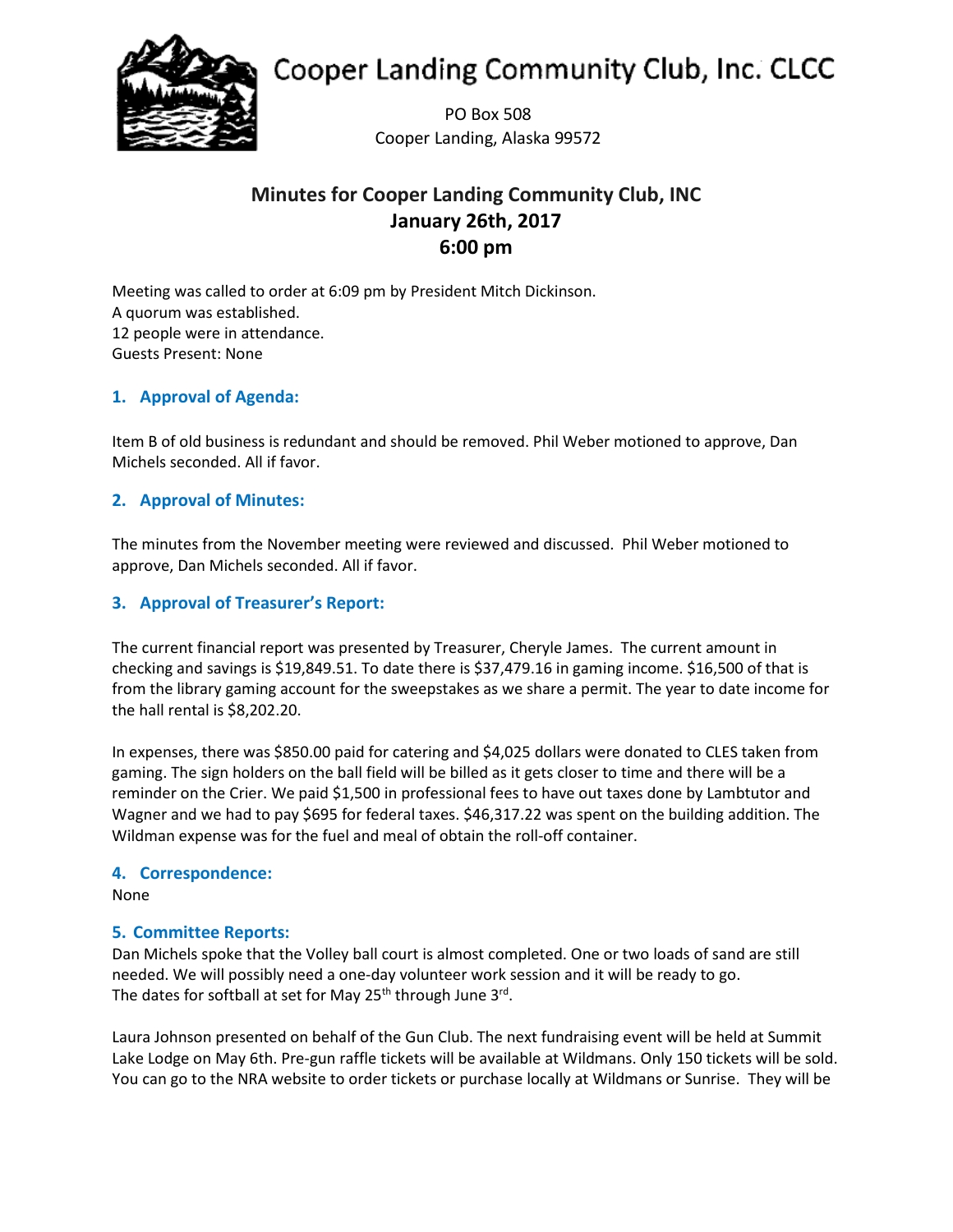Page **2** of **3**

meeting with Elliana Spraker, legislator assistant for Senator Sullivan to discuss potential relocation ideas soon.

#### **6. Presentations:**

#### **a. Construction Update**

Carrie William presented about the hall's construction status. The project is completed accept for the telephone line. A dedicated phone line will be added in the next week and satellite phone will be coming soon from the Home Land Security. There is an extra 300-gallon diesel tank dedicated for the generator, not connected to the building's tank. Diesel stabilizer has been added to the generator's tank. Currently, there is limited access to the communication room as all historic records are stored in the room. All the extra community club keys are now locked in the communication room, so that they don't walk away. We are uncertain if we would get reimbursed for supplies like diesel, food, medical if a disaster occurred. Revenue sharing might be tapped to keep the project ongoing.

#### **7. Old Business:**

#### **a. CERT Supply Storage Building**

We would like to bring emergency supplies to be stored at the community hall and need a location. Our proposal is to purchase a storage shed. Currently, emergency materials are stored in a conex at CLES. That conex will stay on the property and the Troopers have expressed interest in using it. We would like to purchase a storage building from a company in Sterling at the price of \$5,490 which includes free shipping. The dimensions are 10'x16' and has a built-in floor. It is made of plywood with green treated walls and metal siding. The building will have no windows to maximize storage space. We would like to place it back behind the hall near the power-pole where the old access road is. Medium brown color preferred. Chris Deger00nes moved that we purchase the building. Dan motioned to second it. All in favor.

#### **8. New Business:**

#### **a. Softball Game Concessions**

CLES does not want to take on the softball concessions this year, but they would like to maintain the silent auction. CLES made roughly \$3,000 in profits last year; silent auction profits are not included in that amount. CLES could probably still help get food donated. If another group wants to take it over they can decide if they also want to take silent auction. Beer garden is possible, but you have a designated spot for drinking and folks aren't used to that. Any interested groups should let us know.